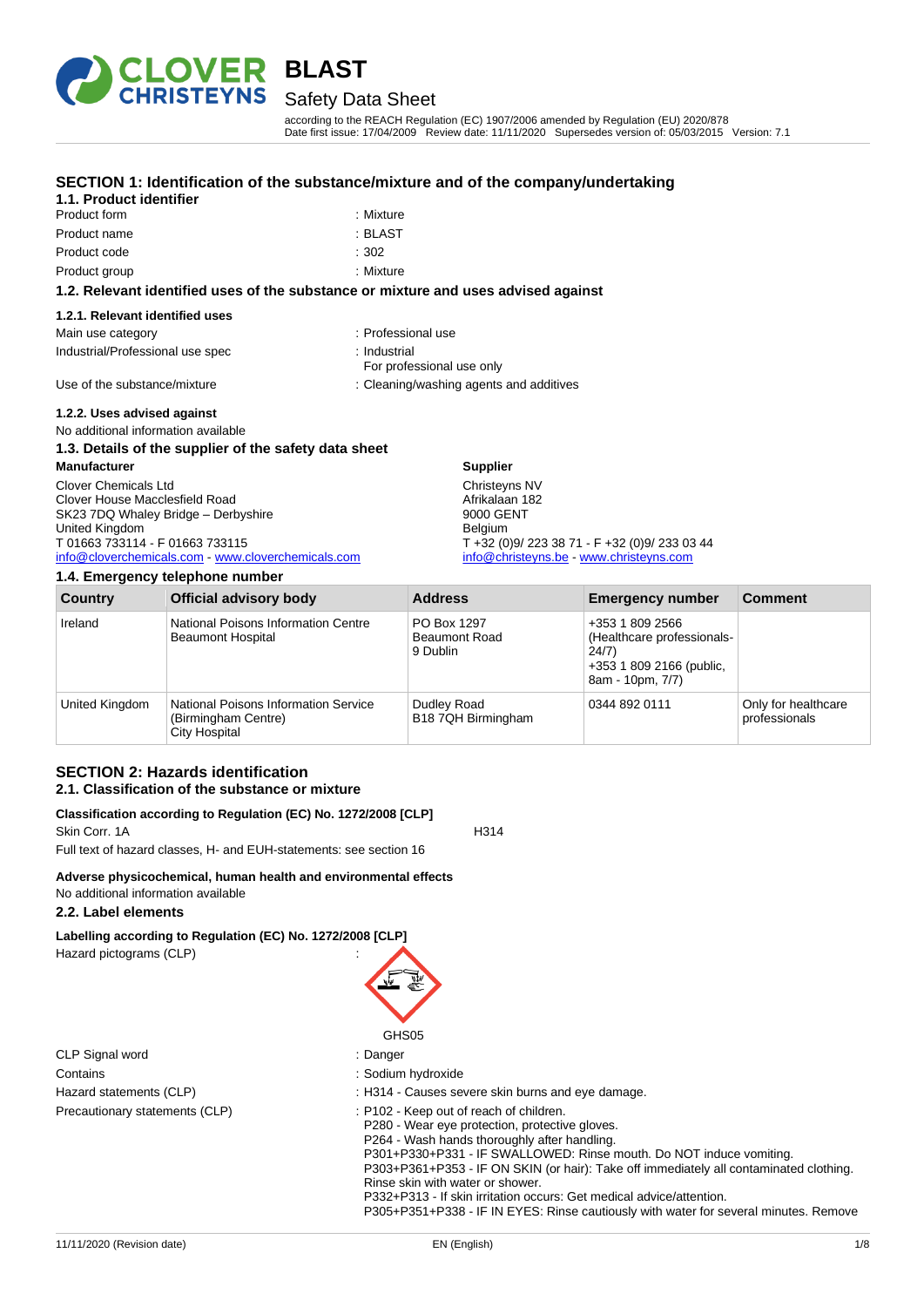# Safety Data Sheet

according to the REACH Regulation (EC) 1907/2006 amended by Regulation (EU) 2020/878

contact lenses, if present and easy to do. Continue rinsing. P337+P313 - If eye irritation persists: Get medical advice/attention. P272 - Contaminated work clothing should not be allowed out of the workplace. P405 - Store locked up.

#### **2.3. Other hazards**

This substance/mixture does not meet the PBT criteria of REACH regulation, annex XIII

This substance/mixture does not meet the vPvB criteria of REACH regulation, annex XIII

Contains no PBT/vPvB substances ≥ 0.1% assessed in accordance with REACH Annex XIII

The mixture does not contain substance(s) included in the list established in accordance with Article 59(1) of REACH for having endocrine disrupting properties, or is not identified as having endocrine disrupting properties in accordance with the criteria set out in Commission Delegated Regulation (EU) 2017/2100 or Commission Regulation (EU) 2018/605

#### **SECTION 3: Composition/information on ingredients**

**3.1. Substances**

Not applicable

**3.2. Mixtures**

| <b>Name</b>                                                                         | <b>Product identifier</b>                                                                                | $\frac{9}{6}$ | <b>Classification according to</b><br><b>Regulation (EC) No. 1272/2008</b><br>[CLP] |
|-------------------------------------------------------------------------------------|----------------------------------------------------------------------------------------------------------|---------------|-------------------------------------------------------------------------------------|
| Sodium hydroxide<br>substance with national workplace exposure limit(s)<br>(IE, GB) | CAS-no: 1310-73-2<br>Einecs nr: 215-185-5<br>EG annex nr: 011-002-00-6<br>REACH-no: 01-2119457892-<br>27 | $10 - 30$     | Skin Corr. 1A, H314<br>Eye Dam. 1, H318<br>Met. Corr. 1, H290                       |

| <b>Specific concentration limits:</b> |                                                                                                          |                                                                                                                                                             |  |
|---------------------------------------|----------------------------------------------------------------------------------------------------------|-------------------------------------------------------------------------------------------------------------------------------------------------------------|--|
| <b>Name</b>                           | <b>Product identifier</b>                                                                                | <b>Specific concentration limits</b>                                                                                                                        |  |
| Sodium hydroxide                      | CAS-no: 1310-73-2<br>Einecs nr: 215-185-5<br>EG annex nr: 011-002-00-6<br>REACH-no: 01-2119457892-<br>27 | $(0.5 \leq C < 2)$ Eye Irrit. 2, H319<br>$(0.5 ≤ C < 2)$ Skin Irrit. 2, H315<br>$(2 ≤ C < 5)$ Skin Corr. 1B, H314<br>$(5 \leq C < 100)$ Skin Corr. 1A, H314 |  |

Full text of H- and EUH-statements: see section 16

#### **SECTION 4: First aid measures 4.1. Description of first aid measures**

| General advice                                                                  | : Never give anything by mouth to an unconscious person. If you feel unwell, seek medical<br>advice (show the label where possible).                                                                                                       |
|---------------------------------------------------------------------------------|--------------------------------------------------------------------------------------------------------------------------------------------------------------------------------------------------------------------------------------------|
| Inhalation                                                                      | : Remove person to fresh air and keep comfortable for breathing. Allow affected person to<br>breathe fresh air. Allow the victim to rest. Administer oxygen if breathing is difficult. Get<br>medical advice/attention if you feel unwell. |
| Skin contact                                                                    | : Remove affected clothing and wash all exposed skin area with mild soap and water,<br>followed by warm water rinse. If skin irritation occurs: Get medical advice/attention.                                                              |
| Eye contact                                                                     | : Rinse immediately with plenty of water. Obtain medical attention if pain, blinking or redness<br>persists.                                                                                                                               |
| Ingestion                                                                       | : Rinse mouth. Do NOT induce vomiting. Obtain emergency medical attention.                                                                                                                                                                 |
| 4.2. Most important symptoms and effects, both acute and delayed                |                                                                                                                                                                                                                                            |
| Acute effects inhalation                                                        | : May cause shortness of breath, tightness of the chest, a sore throat and cough.                                                                                                                                                          |
| Acute effects skin                                                              | : Causes severe burns.                                                                                                                                                                                                                     |
| Acute effects eyes                                                              | : Risk of serious damage to eyes. Causes serious eye burns.                                                                                                                                                                                |
| Acute effects oral route                                                        | : Blood in vomit. Burns or irritation of the linings of the mouth, throat, and gastrointestinal<br>tract.                                                                                                                                  |
| 4.3. Indication of any immediate medical attention and special treatment needed |                                                                                                                                                                                                                                            |

No additional information available

| <b>SECTION 5: Firefighting measures</b><br>5.1. Extinguishing media |                                          |
|---------------------------------------------------------------------|------------------------------------------|
| Suitable extinguishing media                                        | : Water.                                 |
| 5.2. Special hazards arising from the substance or mixture          |                                          |
| Reactivity in case of fire                                          | : Corrosive vapours.                     |
| Hazardous decomposition products in case of fire                    | : fume. Carbon dioxide. Carbon monoxide. |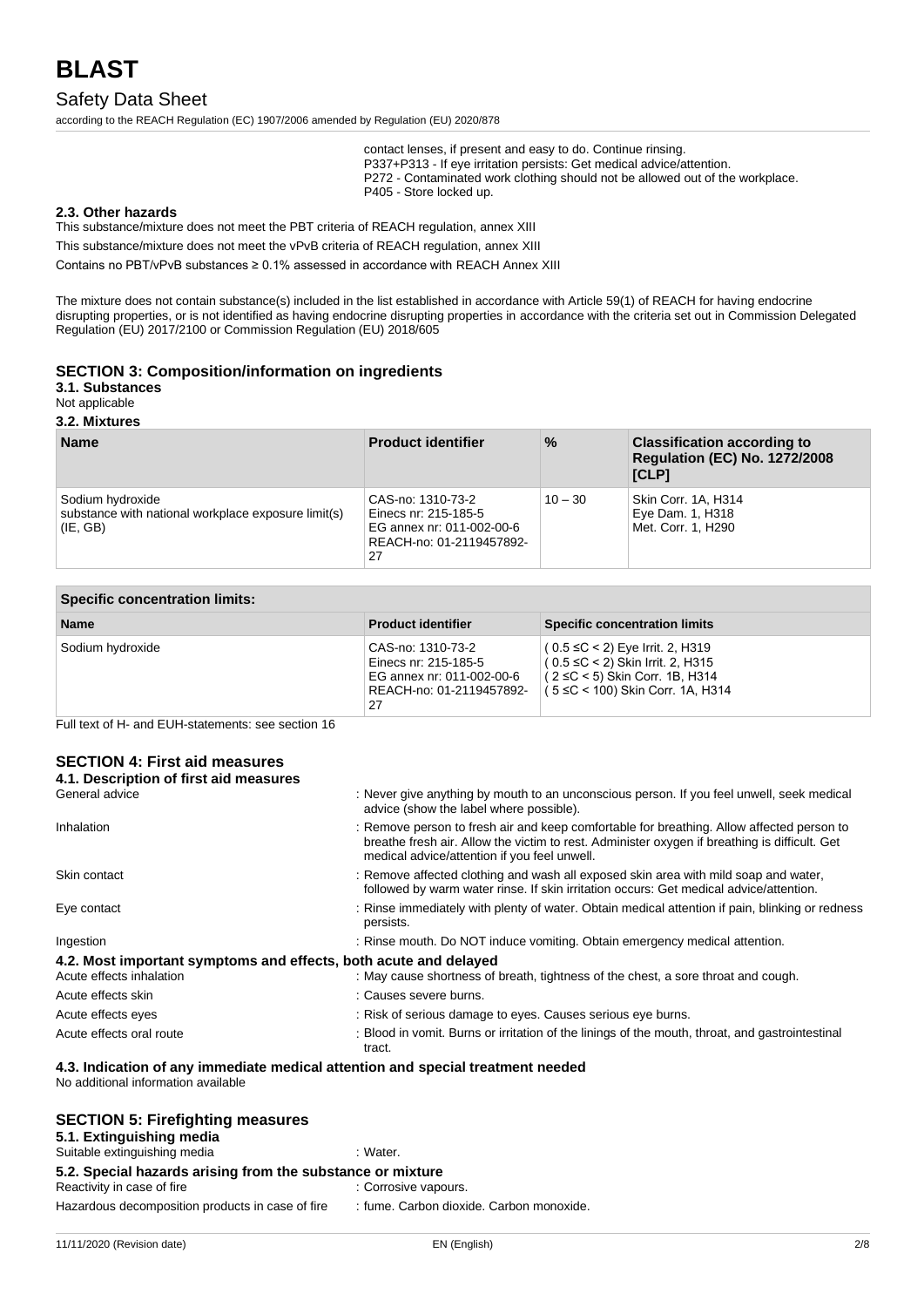# Safety Data Sheet

according to the REACH Regulation (EC) 1907/2006 amended by Regulation (EU) 2020/878

| 5.3. Advice for firefighters                                                                                              |                                                                                                                                                                                                        |
|---------------------------------------------------------------------------------------------------------------------------|--------------------------------------------------------------------------------------------------------------------------------------------------------------------------------------------------------|
| Firefighting instructions                                                                                                 | : Use water spray or fog for cooling exposed containers. Exercise caution when fighting any<br>chemical fire. Prevent fire fighting water from entering the environment.                               |
| Protection during firefighting                                                                                            | : Do not enter fire area without proper protective equipment, including respiratory protection.                                                                                                        |
| <b>SECTION 6: Accidental release measures</b><br>6.1. Personal precautions, protective equipment and emergency procedures |                                                                                                                                                                                                        |
| 6.1.1. For non-emergency personnel                                                                                        |                                                                                                                                                                                                        |
| Protective equipment                                                                                                      | : Wear recommended personal protective equipment.                                                                                                                                                      |
| <b>Emergency procedures</b>                                                                                               | : Evacuate unnecessary personnel.                                                                                                                                                                      |
| 6.1.2. For emergency responders                                                                                           |                                                                                                                                                                                                        |
| Protective equipment                                                                                                      | : Equip cleanup crew with proper protection.                                                                                                                                                           |
| <b>Emergency procedures</b>                                                                                               | : Ventilate area.                                                                                                                                                                                      |
| 6.2. Environmental precautions                                                                                            | Prevent entry to sewers and public waters. Notify authorities if liquid enters sewers or public waters.                                                                                                |
| 6.3. Methods and material for containment and cleaning up                                                                 |                                                                                                                                                                                                        |
| Methods for cleaning up                                                                                                   | : Soak up spills with inert solids, such as clay or diatomaceous earth as soon as possible.<br>Collect spillage. Store away from other materials. Absorb spillage to prevent material<br>damage.       |
| 6.4. Reference to other sections<br>See Section 8. Exposure controls and personal protection.                             |                                                                                                                                                                                                        |
| <b>SECTION 7: Handling and storage</b>                                                                                    |                                                                                                                                                                                                        |
| 7.1. Precautions for safe handling<br>Additional hazards when processed                                                   |                                                                                                                                                                                                        |
|                                                                                                                           | : Avoid all unnecessary exposure.                                                                                                                                                                      |
| Precautions for safe handling                                                                                             | : Wash hands and other exposed areas with mild soap and water before eating, drinking or<br>smoking and when leaving work. Provide good ventilation in process area to prevent<br>formation of vapour. |
| 7.2. Conditions for safe storage, including any incompatibilities                                                         |                                                                                                                                                                                                        |
| Storage conditions                                                                                                        | : Keep only in original container. Keep container tightly closed. Keep cool.                                                                                                                           |
| Incompatible products                                                                                                     | : Strong acids.                                                                                                                                                                                        |
| Packaging materials                                                                                                       | : polyethylene. stainless steel.                                                                                                                                                                       |
| 7.3. Specific end use(s)<br>No additional information available                                                           |                                                                                                                                                                                                        |
| <b>SECTION 8: Exposure controls/personal protection</b>                                                                   |                                                                                                                                                                                                        |

# **8.1. Control parameters**

**8.1.1 National occupational exposure and biological limit values**

| Sodium hydroxide (1310-73-2)                                  |                                       |  |
|---------------------------------------------------------------|---------------------------------------|--|
| <b>Ireland - Occupational Exposure Limits</b>                 |                                       |  |
| Local name                                                    | Sodium hydroxide                      |  |
| <b>OEL STEL</b>                                               | $2 \text{ mg/m}^3$                    |  |
| Regulatory reference<br>Chemical Agents Code of Practice 2021 |                                       |  |
| <b>United Kingdom - Occupational Exposure Limits</b>          |                                       |  |
| Local name                                                    | Sodium hydroxide                      |  |
| WEL STEL (OEL STEL)                                           | $2 \text{ mg/m}^3$                    |  |
| Regulatory reference                                          | EH40/2005 (Fourth edition, 2020). HSE |  |

# **8.1.2. Recommended monitoring procedures**

### No additional information available

#### **8.1.3. Air contaminants formed**

No additional information available

#### **8.1.4. DNEL and PNEC**

No additional information available

# **8.1.5. Control banding**

No additional information available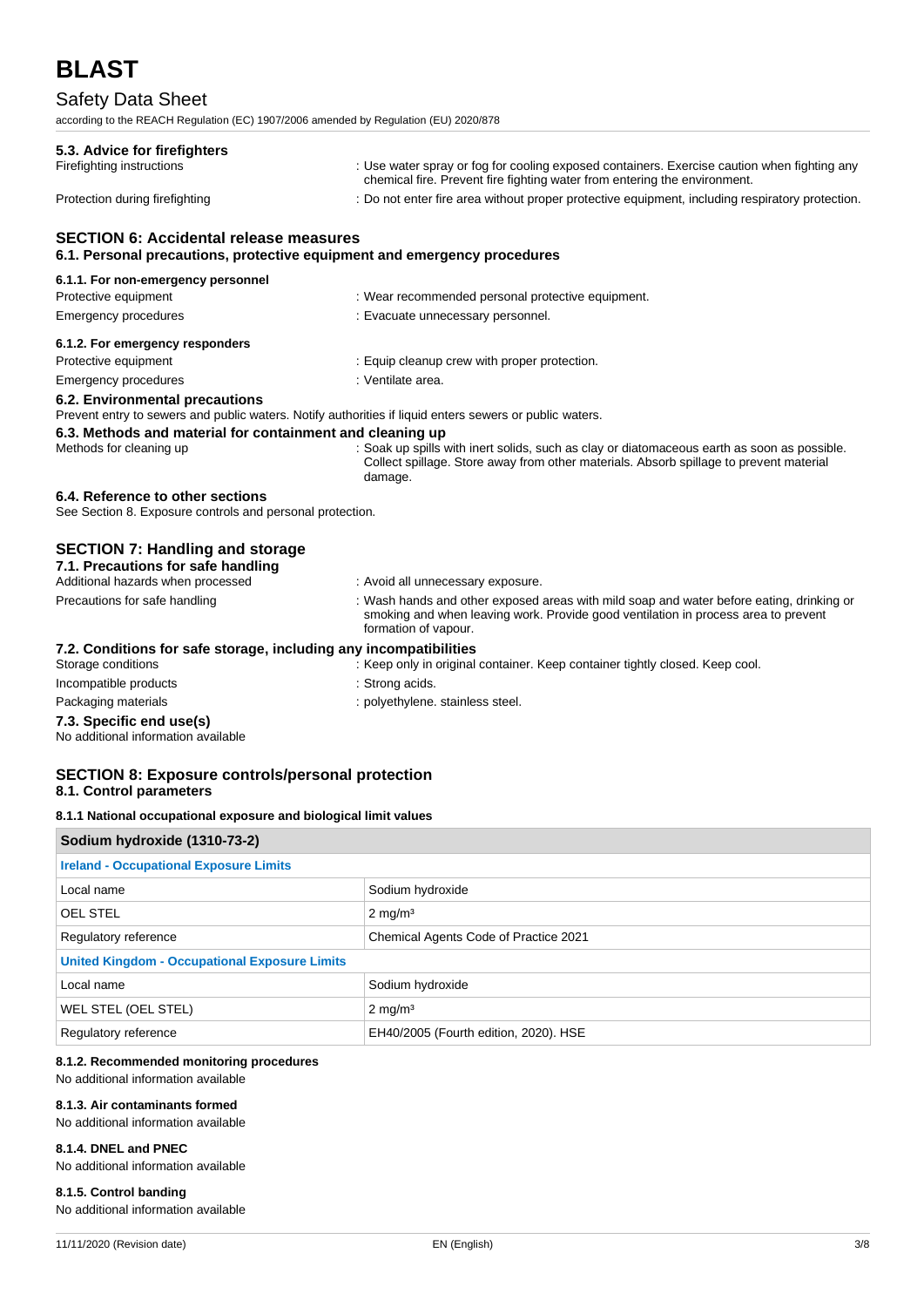# Safety Data Sheet

according to the REACH Regulation (EC) 1907/2006 amended by Regulation (EU) 2020/878

#### **8.2. Exposure controls**

#### **8.2.1. Appropriate engineering controls**

No additional information available

#### **8.2.2. Personal protection equipment**

#### **Personal protective equipment:**

Protective clothing. Protective goggles. Gloves. Avoid all unnecessary exposure.

**Personal protective equipment symbol(s):**



#### **8.2.2.1. Eye and face protection**

**Eye protection:** Chemical goggles or safety glasses

# **8.2.2.2. Skin protection**

**Protective equipment:**

Wear suitable protective clothing

#### **Hand protection:**

Wear suitable gloves resistant to chemical penetration

### **8.2.2.3. Respiratory protection**

No additional information available

# **8.2.2.4. Thermal hazards**

No additional information available

#### **8.2.3. Environmental exposure controls**

**Other information:**

Do not eat, drink or smoke during use.

# **SECTION 9: Physical and chemical properties**

# **9.1. Information on basic physical and chemical properties**

| Physical state                                  | : Liquid            |
|-------------------------------------------------|---------------------|
| Colour                                          | : Colourless.       |
| Physical state/form                             | : Liquid.           |
| Odour                                           | : odourless.        |
| Odour threshold                                 | : Not available     |
| Melting point/range                             | : 0 °C              |
| Freezing point                                  | : Not available     |
| Boiling point/Boiling range                     | : 100 $^{\circ}$ C  |
| Flammability                                    | : Non flammable.    |
| <b>Explosive limits</b>                         | : Not available     |
| Lower explosion limit                           | : Not available     |
| Upper explosion limit                           | : Not available     |
| Flash point                                     | : Not available     |
| Autoignition temperature                        | : Not available     |
| Decomposition temperature                       | : Not available     |
| рH                                              | $: 13 - 14$         |
| Viscosity, kinematic                            | : Not available     |
| Solubility                                      | : soluble in water. |
| Partition coefficient n-octanol/water (Log Kow) | : Not available     |
| Vapour pressure                                 | : Not available     |
| Vapour pressure at 50 °C                        | : Not available     |
| Density                                         | : Not available     |
| Relative density                                | : 1.18              |
|                                                 |                     |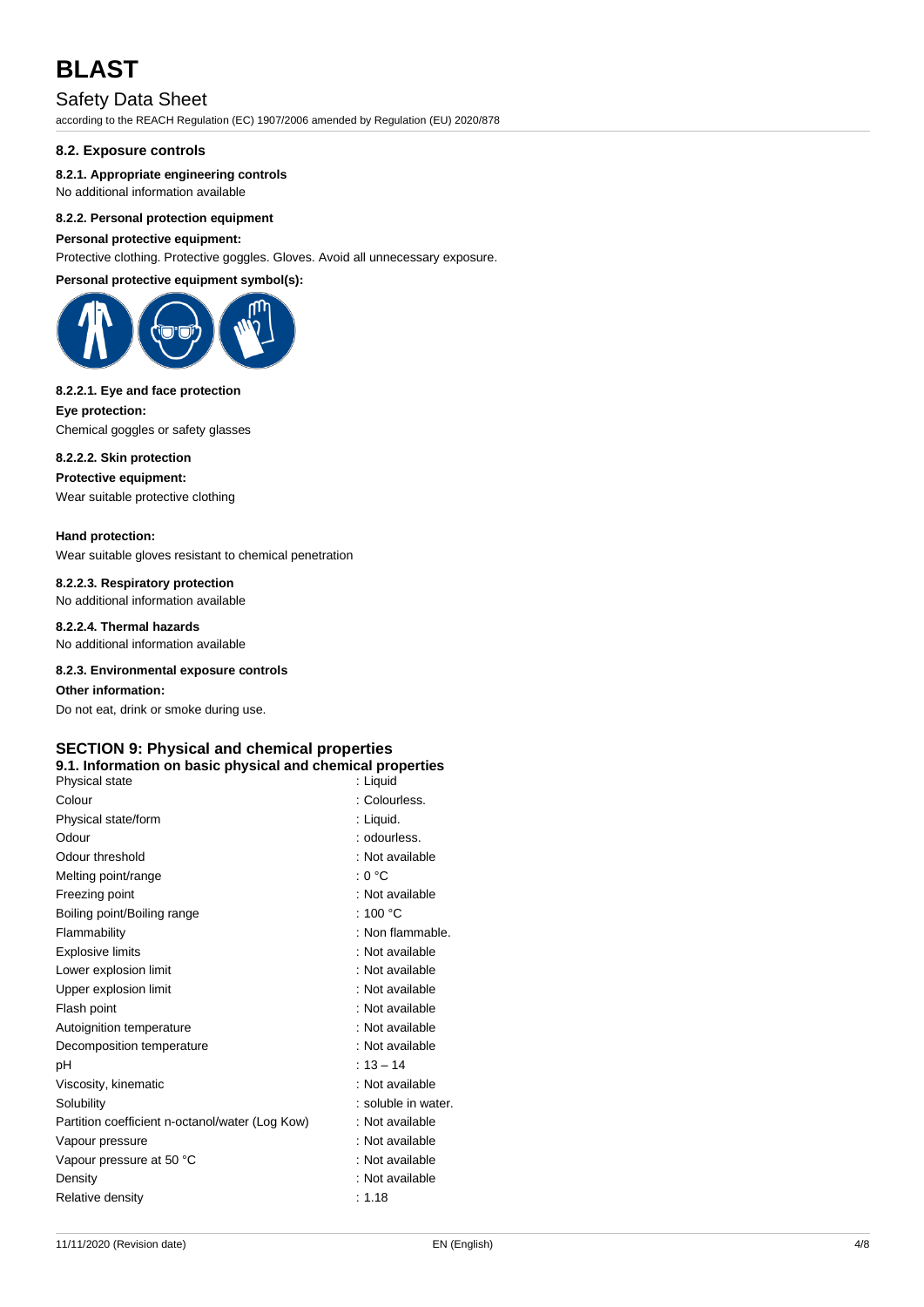# Safety Data Sheet

according to the REACH Regulation (EC) 1907/2006 amended by Regulation (EU) 2020/878

| Relative vapour density at 20 °C | : Not available  |
|----------------------------------|------------------|
| Particle characteristics         | : Not applicable |

### **9.2. Other information**

**9.2.1. Information with regard to physical hazard classes** No additional information available

### **9.2.2. Other safety characteristics**

VOC content : 0 g/l

# **SECTION 10: Stability and reactivity**

**10.1. Reactivity** Stable under normal conditions.

# **10.2. Chemical stability**

Stable under normal conditions.

# **10.3. Possibility of hazardous reactions**

No dangerous reactions known under normal conditions of use.

# **10.4. Conditions to avoid**

Direct sunlight. Extremely high or low temperatures.

#### **10.5. Incompatible materials**

Aluminium. Strong acids. Zinc.

**10.6. Hazardous decomposition products** fume.

### **SECTION 11: Toxicological information**

### **11.1. Information on hazard classes as defined in Regulation (EC) No 1272/2008**

| Acute toxicity (oral)                   | : Not classified                                                   |
|-----------------------------------------|--------------------------------------------------------------------|
| Acute toxicity (dermal)                 | : Not classified                                                   |
| Acute toxicity (inhalation)             | : Not classified                                                   |
| Skin corrosion/irritation               | : Causes severe skin burns.                                        |
|                                         | $pH: 13 - 14$                                                      |
| Serious eye damage/irritation           | : Assumed to cause serious eye damage                              |
|                                         | pH: 13 - 14                                                        |
| Respiratory or skin sensitisation       | : Not classified                                                   |
| Additional information                  | : Based on available data, the classification criteria are not met |
| Germ cell mutagenicity                  | : Not classified                                                   |
| Additional information                  | : Based on available data, the classification criteria are not met |
| Carcinogenicity                         | : Not classified                                                   |
| Additional information                  | : Based on available data, the classification criteria are not met |
| Reproductive toxicity                   | : Not classified                                                   |
| Additional information                  | : Based on available data, the classification criteria are not met |
| STOT-single exposure                    | : Not classified                                                   |
| Additional information                  | : Based on available data, the classification criteria are not met |
| STOT-repeated exposure                  | : Not classified                                                   |
| Additional information                  | : Based on available data, the classification criteria are not met |
| Aspiration hazard                       | : Not classified                                                   |
| Additional information                  | : Based on available data, the classification criteria are not met |
| 11.2. Information on other hazards      |                                                                    |
| 11.2.1. Endocrine disrupting properties |                                                                    |
| No additional information available     |                                                                    |

### **11.2.2. Other information**

Potential adverse human health effects and symptoms

: Based on available data, the classification criteria are not met

# **SECTION 12: Ecological information**

| 12.1. Toxicity |  |  |
|----------------|--|--|
|                |  |  |

| . <b>.</b>                                       |                  |
|--------------------------------------------------|------------------|
| Hazardous to the aquatic environment, short-term | : Not classified |
| (acute)                                          |                  |
| Hazardous to the aquatic environment, long-term  | : Not classified |
| (chronic)                                        |                  |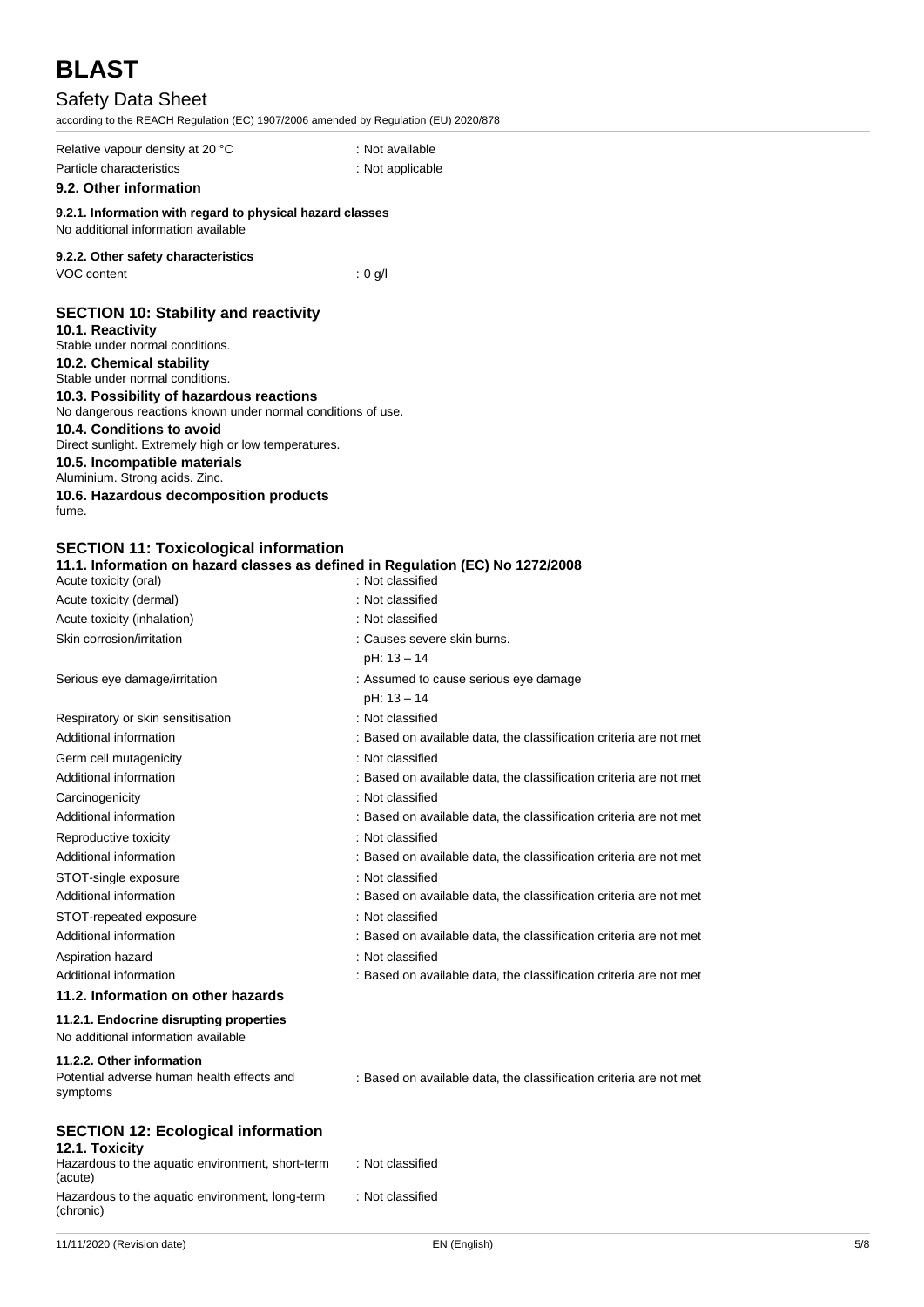# Safety Data Sheet

according to the REACH Regulation (EC) 1907/2006 amended by Regulation (EU) 2020/878

# Not rapidly degradable

| Sodium hydroxide (1310-73-2)                                                           |                                                                           |  |
|----------------------------------------------------------------------------------------|---------------------------------------------------------------------------|--|
| LC50 - Fish [1]                                                                        | $> 35$ mg/l                                                               |  |
| EC50 - Crustacea [1]                                                                   | 40.4 mg/l (Ceriodaphnia)                                                  |  |
| EC50 - Other aquatic organisms [1]                                                     | > 33 mg/l waterflea                                                       |  |
| 12.2. Persistence and degradability                                                    |                                                                           |  |
| <b>BLAST</b>                                                                           |                                                                           |  |
| Persistence and degradability                                                          | Biodegradable.                                                            |  |
| Sodium hydroxide (1310-73-2)                                                           |                                                                           |  |
| Persistence and degradability                                                          | Not applicable.                                                           |  |
| 12.3. Bioaccumulative potential                                                        |                                                                           |  |
| <b>BLAST</b>                                                                           |                                                                           |  |
| Bioaccumulative potential                                                              | No bioaccumulation.                                                       |  |
| Sodium hydroxide (1310-73-2)                                                           |                                                                           |  |
| Log Pow                                                                                | $-3.88$                                                                   |  |
| Bioaccumulative potential                                                              | No bioaccumulation.                                                       |  |
| 12.4. Mobility in soil<br>No additional information available                          |                                                                           |  |
| 12.5. Results of PBT and vPvB assessment                                               |                                                                           |  |
| <b>BLAST</b>                                                                           |                                                                           |  |
| This substance/mixture does not meet the PBT criteria of REACH regulation, annex XIII  |                                                                           |  |
| This substance/mixture does not meet the vPvB criteria of REACH regulation, annex XIII |                                                                           |  |
| 12.6. Endocrine disrupting properties                                                  |                                                                           |  |
| No additional information available                                                    |                                                                           |  |
| 12.7. Other adverse effects<br>Additional information                                  | : Avoid release to the environment.                                       |  |
|                                                                                        |                                                                           |  |
| <b>SECTION 13: Disposal considerations</b>                                             |                                                                           |  |
| 13.1. Waste treatment methods                                                          |                                                                           |  |
| Product/Packaging disposal recommendations                                             | : Dispose in a safe manner in accordance with local/national regulations. |  |

Waste / unused products in the environment.

# **SECTION 14: Transport information**

In accordance with ADR / IMDG / IATA

| <b>ADR</b>                                                         | <b>IMDG</b>                                                   | <b>IATA</b>                                                   |  |
|--------------------------------------------------------------------|---------------------------------------------------------------|---------------------------------------------------------------|--|
| 14.1. UN number or ID number                                       |                                                               |                                                               |  |
| <b>UN 1760</b>                                                     | <b>UN 1760</b>                                                | <b>UN 1760</b>                                                |  |
| 14.2. UN proper shipping name                                      |                                                               |                                                               |  |
| CORROSIVE LIQUID, N.O.S.                                           | CORROSIVE LIQUID, N.O.S.                                      | Corrosive liquid, n.o.s.                                      |  |
| <b>Transport document description</b>                              |                                                               |                                                               |  |
| UN 1760 CORROSIVE LIQUID, N.O.S.<br>(Sodium hydroxide), 8, II, (E) | UN 1760 CORROSIVE LIQUID, N.O.S.<br>(Sodium hydroxide), 8, II | UN 1760 Corrosive liquid, n.o.s. (Sodium<br>hydroxide), 8, II |  |
| 14.3. Transport hazard class(es)                                   |                                                               |                                                               |  |
| 8                                                                  | 8                                                             | 8                                                             |  |
|                                                                    |                                                               |                                                               |  |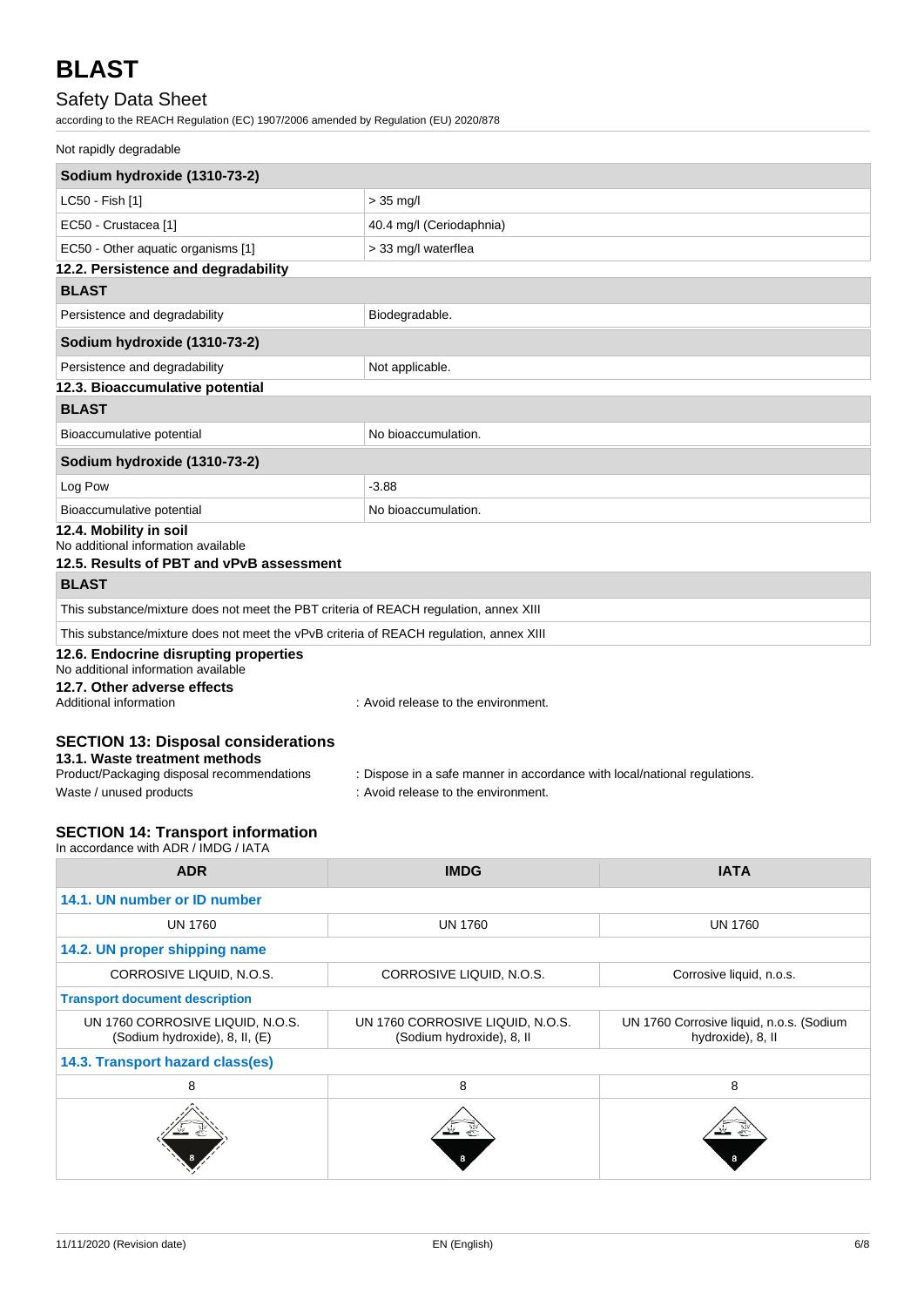# Safety Data Sheet

according to the REACH Regulation (EC) 1907/2006 amended by Regulation (EU) 2020/878

| <b>ADR</b>                                                    | <b>IMDG</b>                                               | <b>IATA</b>                       |
|---------------------------------------------------------------|-----------------------------------------------------------|-----------------------------------|
| 14.4. Packing group                                           |                                                           |                                   |
| Ш                                                             | $\mathbf{II}$                                             | Ш                                 |
| <b>14.5. Environmental hazards</b>                            |                                                           |                                   |
| Dangerous for the environment: No                             | Dangerous for the environment: No<br>Marine pollutant: No | Dangerous for the environment: No |
| No supplementary information available                        |                                                           |                                   |
| 14.6. Special precautions for user                            |                                                           |                                   |
| <b>Overland transport</b>                                     |                                                           |                                   |
| Classification code (ADR)                                     | : C9                                                      |                                   |
| Special provisions (ADR)                                      | : 274                                                     |                                   |
| Limited quantities (ADR)                                      | : 11                                                      |                                   |
| Packing instructions (ADR)                                    | : P001, IBC02                                             |                                   |
| Mixed packing provisions (ADR)                                | : MP15                                                    |                                   |
| Portable tank and bulk container instructions<br>(ADR)        | : T11                                                     |                                   |
| Portable tank and bulk container special provisions<br>(ADR)  | : TP2, TP27                                               |                                   |
| Tank code (ADR)                                               | : L4BN                                                    |                                   |
| Vehicle for tank carriage                                     | : AT                                                      |                                   |
| Transport category (ADR)                                      | : 2                                                       |                                   |
| Hazard identification number (Kemler No.)                     | :80                                                       |                                   |
| Orange plates                                                 | 80<br>1760                                                |                                   |
| Tunnel code                                                   | $\div E$                                                  |                                   |
| EAC code                                                      | : 2X                                                      |                                   |
| APP code                                                      | : B                                                       |                                   |
| <b>Transport by sea</b>                                       |                                                           |                                   |
| Special provisions (IMDG)                                     | : 274                                                     |                                   |
| Limited quantities (IMDG)                                     | : 1L                                                      |                                   |
| Packing instructions (IMDG)                                   | : P001                                                    |                                   |
| IBC packing instructions (IMDG)                               | : IBC02                                                   |                                   |
| Air transport                                                 |                                                           |                                   |
| PCA Limited quantities (IATA)                                 | : Y840                                                    |                                   |
| PCA limited quantity max net quantity (IATA)                  | : 0.5L                                                    |                                   |
| PCA packing instructions (IATA)                               | :851                                                      |                                   |
| PCA max net quantity (IATA)                                   | :1L                                                       |                                   |
| CAO packing instructions (IATA)                               | :855                                                      |                                   |
| CAO max net quantity (IATA)                                   | : 30L                                                     |                                   |
| Special provisions (IATA)                                     | : A3, A803                                                |                                   |
| 14.7. Maritime transport in bulk according to IMO instruments |                                                           |                                   |

Not applicable

# **SECTION 15: Regulatory information**

**15.1. Safety, health and environmental regulations/legislation specific for the substance or mixture**

# **15.1.1. EU-Regulations**

Contains no REACH substances with Annex XVII restrictions

Contains no substance on the REACH candidate list

Contains no REACH Annex XIV substances

Contains no substance subject to Regulation (EU) No 649/2012 of the European Parliament and of the Council of 4 July 2012 concerning the export and import of hazardous chemicals.